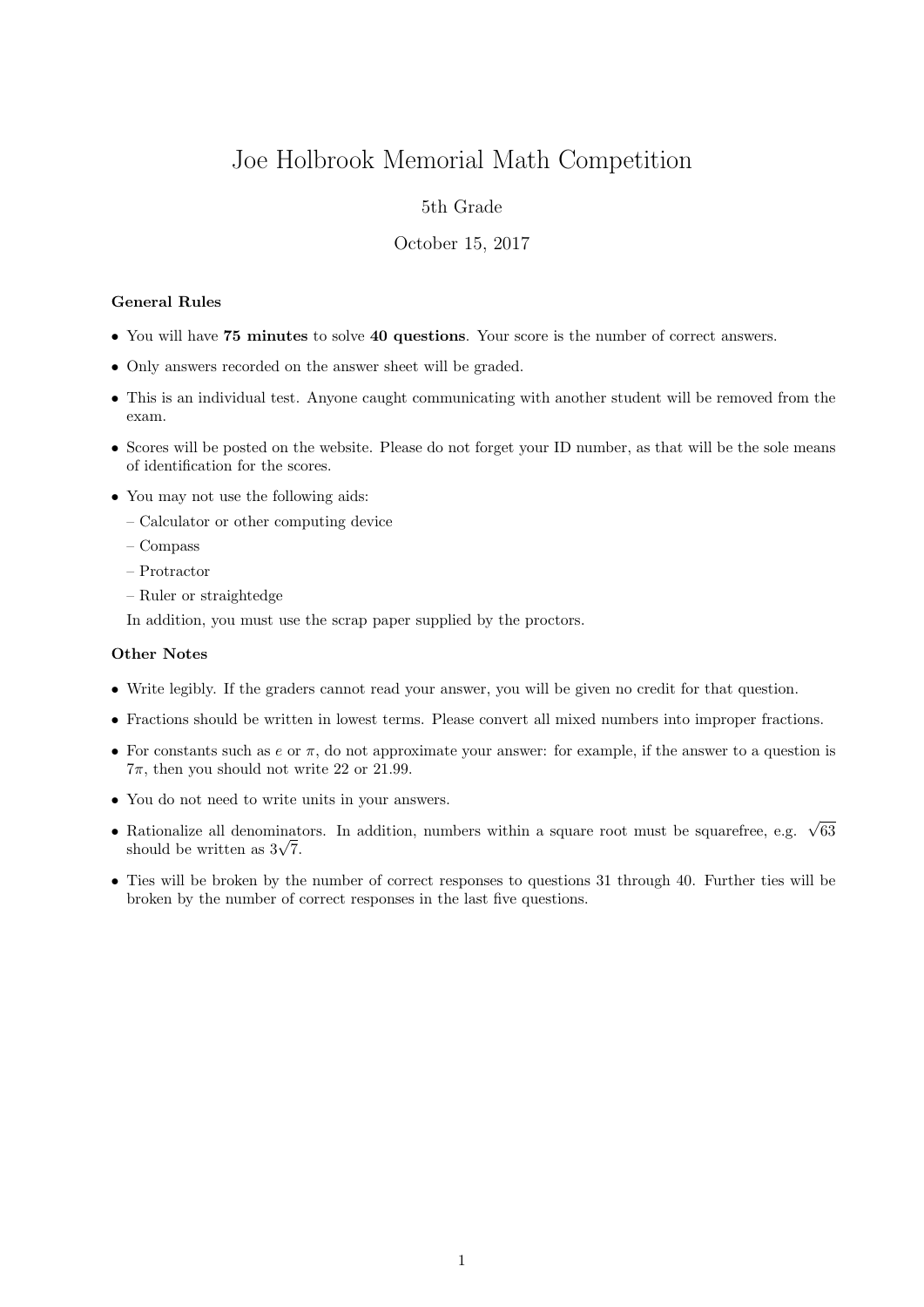- 1. Youjung loves playing golf. She played total of 9 holes and scored 2 3's, 5 4's, 2 5's. What is her total score?
- 2. It is currently 12:24pm and Jonathan's mom won't let him go swimming until 3:00pm (on the same day). How many minutes does he have to wait until he can go?
- 3. Adam is driving a car, and takes 1 minute and 7 seconds to travel 1 mile. How long does it take to travel 60 miles? Express your answer in minutes.
- 4. If I can spin a rubik cube 6 times per second, and I need to spin it exactly 120 times to solve it, how many seconds does it take for me to solve a rubik cube?
- 5. In Reverse Land, addition and subtraction come before division and multiplication, and operations are performed from right to left. What is  $2 + 5 \cdot 2 - 5$  in Reverse Land?
- 6. ABCD is a square with side length 6. Let  $E$  be the midpoint of BC. If  $F$  and  $G$  are points outside ABCD such that EFGC is a square, find the perimeter of ABEFGCD.
- 7. What is the largest prime factor of 2670?
- 8. BCA Math Team loves donuts. At the last practice, there were 300 donuts. 20% of the donuts had sprinkles, 10% of the donuts had chocolate, and 37% of the donuts had jelly. The rest were plain. How many plain donuts were there?
- 9. Bill's phone has 40% battery left, so he decides to start charging it. The battery charges at 2% per minute if he is not using it. But, he starts using his phone, which discharges it at 0.5% per minute. How long will it take for his battery to charge fully?
- 10. In the first week of summer, Jordan could only hit his golf ball 120 yards. He reached 144 yards by the second week, and 168 yards by the third week. If Jordan's distance continues to improve by the same amount each week, and summer is a total of 8 weeks, how far (in yards) can he expect to hit his ball by the last week of summer?
- 11. Jaylen is trying to improve his basketball shooting percentage at the gym, and he refuses to go home until he has made at least 70% of the shots he has taken. So far, he has taken 15 shots and made only 7 of them. Assuming that from now on, he never misses a shot, what is the minimum number of shots that he has to make consecutively to reach his goal?
- 12. John is playing a game where he starts by doing 1 pushup, and every minute thereafter, does 2 more pushups than he did the previous minute. Once he has done a total of 100 pushups, he stops. If John does his first pushup at 4:15 PM, at what time does he stop?
- 13. The entire BCA Math Team are trying to cross the Hackensack River and we have a bunch of boats. We realize that if we have another boat, there will be exactly 6 people on each boat; if we take away a boat, there will be exactly 9 people on each boat. How many people are on the team?
- 14. Wanye the Toed is creating the Council of Toed from him and his friends, Peiyu the Pig, Greggy the Goose, Sampai the Snail, Daniel the Stewart, and Andrew the Antelope. The Council should have 3 members, and Wanye has to be in it. How many choices are there for the Council?
- 15. Two circles have radius 3 and 5. Their centers are 14 apart. A line segment connects one point on one circle to another point on the other circle. What is the minimum length of all possible line segments?
- 16. If you flip 1000 coins, there is an  $n\%$  chance that at least 500 will land the same way. Find n.
- 17. What is the unit digits of  $2017^{2017}$ ?
- 18. My teacher told me I had a 60% chance of getting a homework pass if I got an A+ on my report card, and a 20% chance otherwise. I know I have a 60% chance of getting an A+ on my report card. What is the probability I will get a homework pass?
- 19. Find all integers *n* which satisfy the inequality  $n^2 3n + 2 \leq 0$ .
- 20. An evil goat spelled the name  $Tifany$  wrong. The goat had written her name as  $Tif fany$ . How many more ways are there to rearrange the letters of  $Tiff$  any than  $Tif$  any?
- 21. Let  $x \neq y$ , and the sequences  $x, A, B, C, y$  and  $D, x, E, F, y, G$  are both arithmetic sequences. Find  $\frac{G F}{C B}$ .